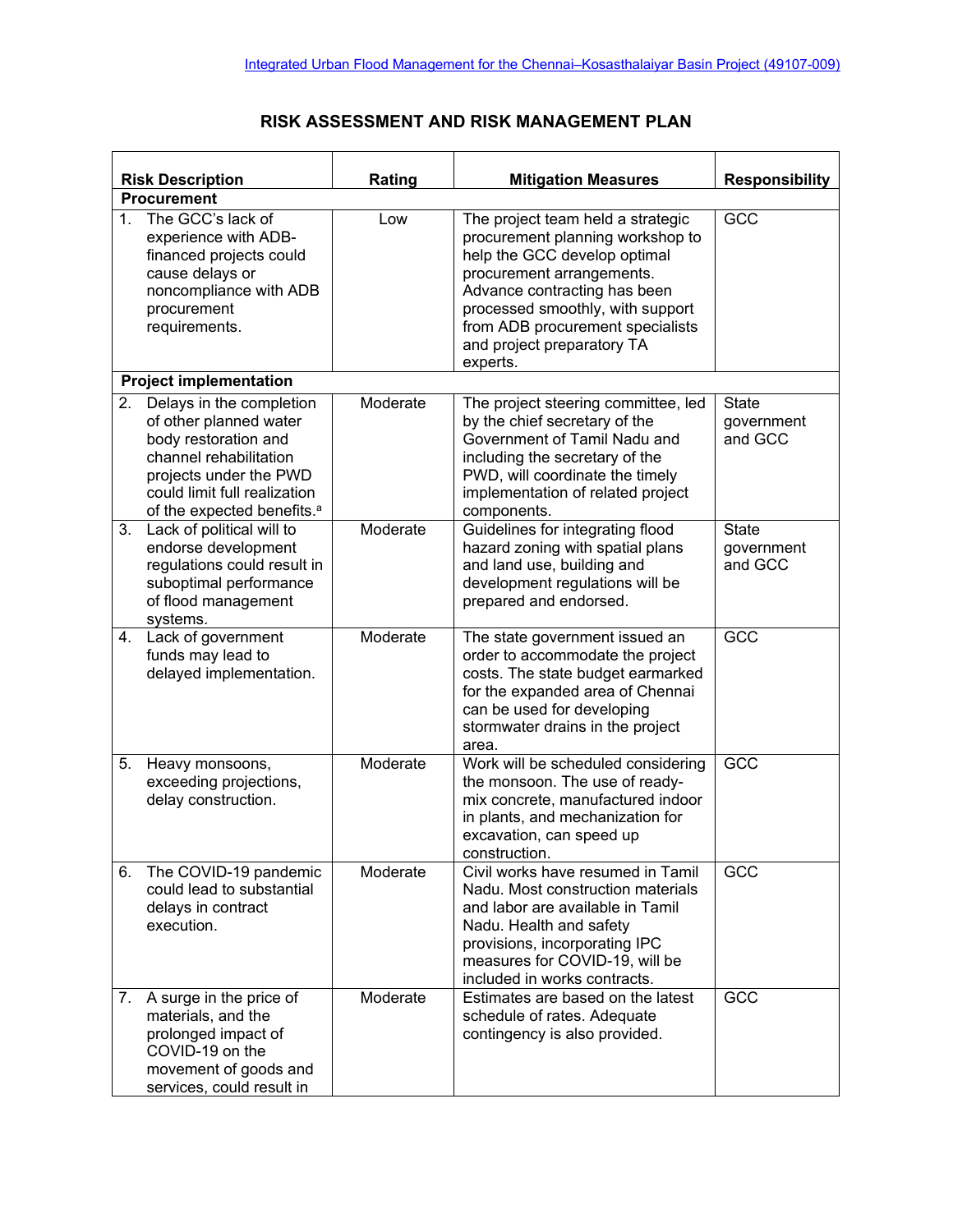| <b>Risk Description</b>                                                                                                                                                                       | Rating      | <b>Mitigation Measures</b>                                                                                                                                                                                                                                                                                                                                                                                                                                                                                                                                     | <b>Responsibility</b> |
|-----------------------------------------------------------------------------------------------------------------------------------------------------------------------------------------------|-------------|----------------------------------------------------------------------------------------------------------------------------------------------------------------------------------------------------------------------------------------------------------------------------------------------------------------------------------------------------------------------------------------------------------------------------------------------------------------------------------------------------------------------------------------------------------------|-----------------------|
| cost overruns and delays<br>in project completion.                                                                                                                                            |             |                                                                                                                                                                                                                                                                                                                                                                                                                                                                                                                                                                |                       |
| Competing priorities and<br>8.<br>turnover of key GCC staff<br>disrupt business<br>continuity and delay the<br>completion of target<br>outputs.                                               | Moderate    | The state has accorded top priority<br>to providing infrastructure in the<br>expanded areas of the city through<br>programs such as the Chennai<br>Mega City Development Mission.<br>Dedicated PIU staffing is in place.<br>The PSC and ISRC will provide<br>implementation support to the<br>PMU and PIU.                                                                                                                                                                                                                                                     | GCC                   |
| 9.<br>Change in leadership<br>may affect momentum on<br>the reform program.                                                                                                                   | Moderate    | The state has accorded top priority<br>to providing infrastructure in the<br>expanded areas of the city through<br>programs such as the Chennai<br>Mega City Development Mission. A<br>larger participation base, which<br>includes all zonal offices and<br>incentivizes reforms, will help<br>retain momentum.                                                                                                                                                                                                                                               | GCC                   |
| <b>Project operation</b>                                                                                                                                                                      |             |                                                                                                                                                                                                                                                                                                                                                                                                                                                                                                                                                                |                       |
| 10. Delays in any subproject<br>components could affect<br>the operation of other<br>completed subproject<br>components.                                                                      | Low         | The subprojects have been<br>arranged such that each package<br>is independent of the other<br>subprojects.                                                                                                                                                                                                                                                                                                                                                                                                                                                    | GCC                   |
| 11. Lack of adequate O&M<br>arrangements and<br>budget allocation could<br>hamper the operational<br>and financial<br>sustainability.                                                         | Moderate    | A KPI-based stormwater drainage<br>operation performance<br>improvement system will be<br>established. A sustainable<br>operation and management<br>improvement plan will be prepared<br>with the help of consultants and<br>adopted by the GCC. A road map<br>of municipal resource mobilization<br>for the GCC will be prepared.                                                                                                                                                                                                                             | GCC                   |
| <b>Financial management</b>                                                                                                                                                                   |             |                                                                                                                                                                                                                                                                                                                                                                                                                                                                                                                                                                |                       |
| 12. GCC lacks experience<br>with ADB-financed<br>projects which could<br>result in noncompliance<br>with ADB's financial<br>management<br>requirements as well as<br>delays in disbursements. | Substantial | The project will (i) engage an<br>accounts and finance expert to<br>support the PMU and PIU, (ii)<br>provide continuous training to the<br>PMU and PIU accounts staff in<br>ADB's disbursement procedures<br>and systems as well as financial<br>reporting and audit requirements;<br>(iii) include comprehensive<br>financial management information<br>in quarterly progress reports<br>submitted to ADB; and (iv) engage<br>an independent auditor to audit the<br>project financial statements<br>annually following audit standards<br>acceptable to ADB. | GCC                   |